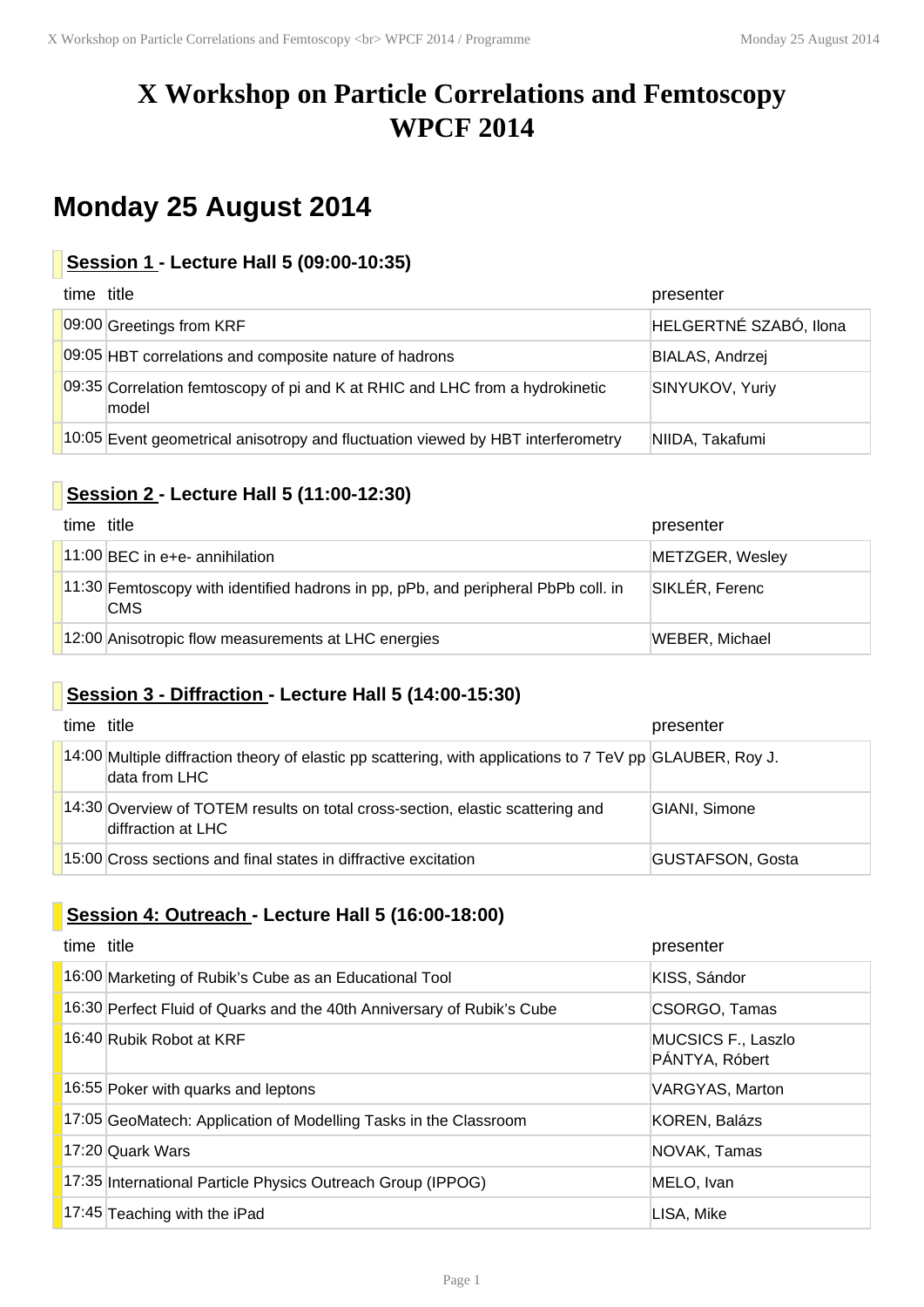# **Tuesday 26 August 2014**

### **Session 5 - Lecture Hall 5 (09:00-10:40)**

| time title |                                                                               | presenter              |
|------------|-------------------------------------------------------------------------------|------------------------|
|            | 09:00 Low transverse-mom. pion production in heavy-ion coll. at the LHC       | FLORKOWSKI, Wojciech   |
|            | 09:30 Higher flow harmonics and ridge effect in PbPb coll with HYDJET++       | EYYUBOVA, Gyulnara     |
|            | 09:55 Azimuthally-sensitive two-pion interferometry in U+U collisions at STAR | CAMPBELL, John         |
|            | 10:10 Orientation resolution in U+U Collisions                                | GOLDSCHMIDT, Andy      |
|            | 10:25 Angular correlations of identified hadrons in pp collisions from ALICE  | JANIK, Malgorzata Anna |

## **Session 6 - Lecture Hall 5 (11:10-12:40)**

| time title |                                                                           | presenter                   |
|------------|---------------------------------------------------------------------------|-----------------------------|
|            | 11:10 Chaoticity and coherence in intensity interferometry                | WONG, Cheuk-Yin             |
|            | 11:40 Quantum coherence using 2-, 3-, and 4-pion B-E correlations         | GANGADHARAN, Dhevan<br>Raja |
|            | 12:10 Deformed Bose gas models: correlations, thermodynamics and the uses | <b>GAVRILIK, Alexandre</b>  |

### **Session 7 - Lecture Hall 5 (14:00-15:30)**

| time title |                                                                                                           | presenter                   |
|------------|-----------------------------------------------------------------------------------------------------------|-----------------------------|
|            | 14:00 Generalized Bialas-Bzdak model for measuring the size of the proton at LHC                          | CSORGO, Tamas               |
|            | 14:15 Elastic and inelastic diffraction at the LHC                                                        | JENKOVSZKY, Laszlo          |
|            | 14:35 LHC Optics meas. with proton tracks detected by the Roman Pots of the<br>TOTEM                      | NEMES, Frigyes Janos        |
|            | 14:50 Total, inelastic and elastic x-sect. of high-E pp, pA, gA reactions with dipole<br><b>formalism</b> | STER, Andras                |
|            | 15:05 Measurement of the pp total cross-section using the ALFA in ATLAS                                   | <b>KREUTZFELDT, Kristof</b> |

# **Session 8 - Lecture Hall 5 (16:00-18:10)**

| time title |                                                                                                  | presenter                   |
|------------|--------------------------------------------------------------------------------------------------|-----------------------------|
|            | 16:00 Alpha clustering and flow in light-heavy systems                                           | <b>BRONIOWSKI, Wojciech</b> |
|            | 16:30 Higher flow harmonics in analytic hydro and asymmetry mixing                               | CSANAD, Mate                |
|            | 16:48 Collective correlations in Heavy Ion Collisions                                            | <b>CSERNAI, Laszlo Pal</b>  |
|            | 17:06 Study of rotating systems with the differential HBT method                                 | VELLE, Sindre               |
|            | 17:24 Analytic solution of 3D fireball hydrodynamics without spheroidal symmetry                 | NAGY, Marton                |
|            | 17:42 Observables and in. cond. from self-similar, spheroidal rotating sol's of<br>hydrodynamics | <b>BARNA, Imre Ferenc</b>   |

### **Closed session: ET-Hungary project - Rectors Council Room (19:00-21:00)**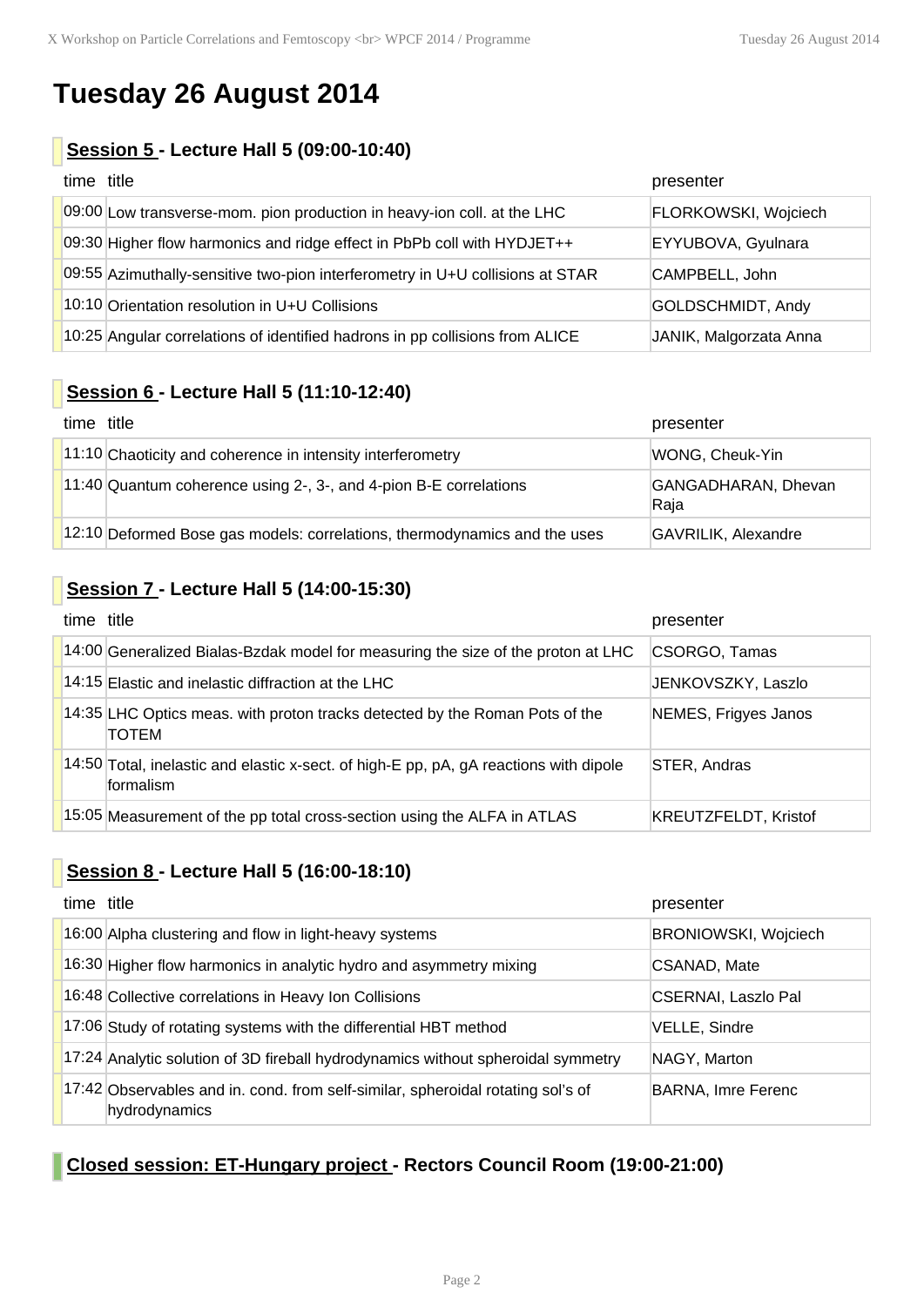# **Wednesday 27 August 2014**

### **Session 9 - Lecture Hall 5 (09:00-10:30)**

| time title |                                                                                                                     | presenter        |
|------------|---------------------------------------------------------------------------------------------------------------------|------------------|
|            | 09:00 Highlights of the RHIC Beam Energy Scan with STAR                                                             | LISA, Mike       |
|            | 09:30 Beam-energy and system-size dependence of the space-time extent of the<br>pion source in heavy ion collisions | LACEY, Roy       |
|            | 10:00 Energy dependence of space-time extent of pion source in nuclear collisions                                   | OKOROKOV, Vitaly |

# **Session 10 - Lecture Hall 5 (11:00-12:30)**

| time title |                                                                          | presenter                   |
|------------|--------------------------------------------------------------------------|-----------------------------|
|            | $11:00$ Femtoscopy and correlations in d-Au collisions                   | <b>BOZEK, Piotr</b>         |
|            | 11:20 Freezeout radii from 3-pion cumulants in pp, pPb and PbPb coll     | GANGADHARAN, Dhevan<br>Raja |
|            | $11:40$ Flow and femtoscopy at RHIC BES in a viscous hydro+cascade model | KARPENKO, lurii             |
|            | 12:05 Overview of Elliptic Flow Measurement at RHIC Energies             | PANDIT, Yadav               |

## **Closed session: WPCF 2014 IAC: evaluation and planning - Rectors Council Room (19:30-21:30)**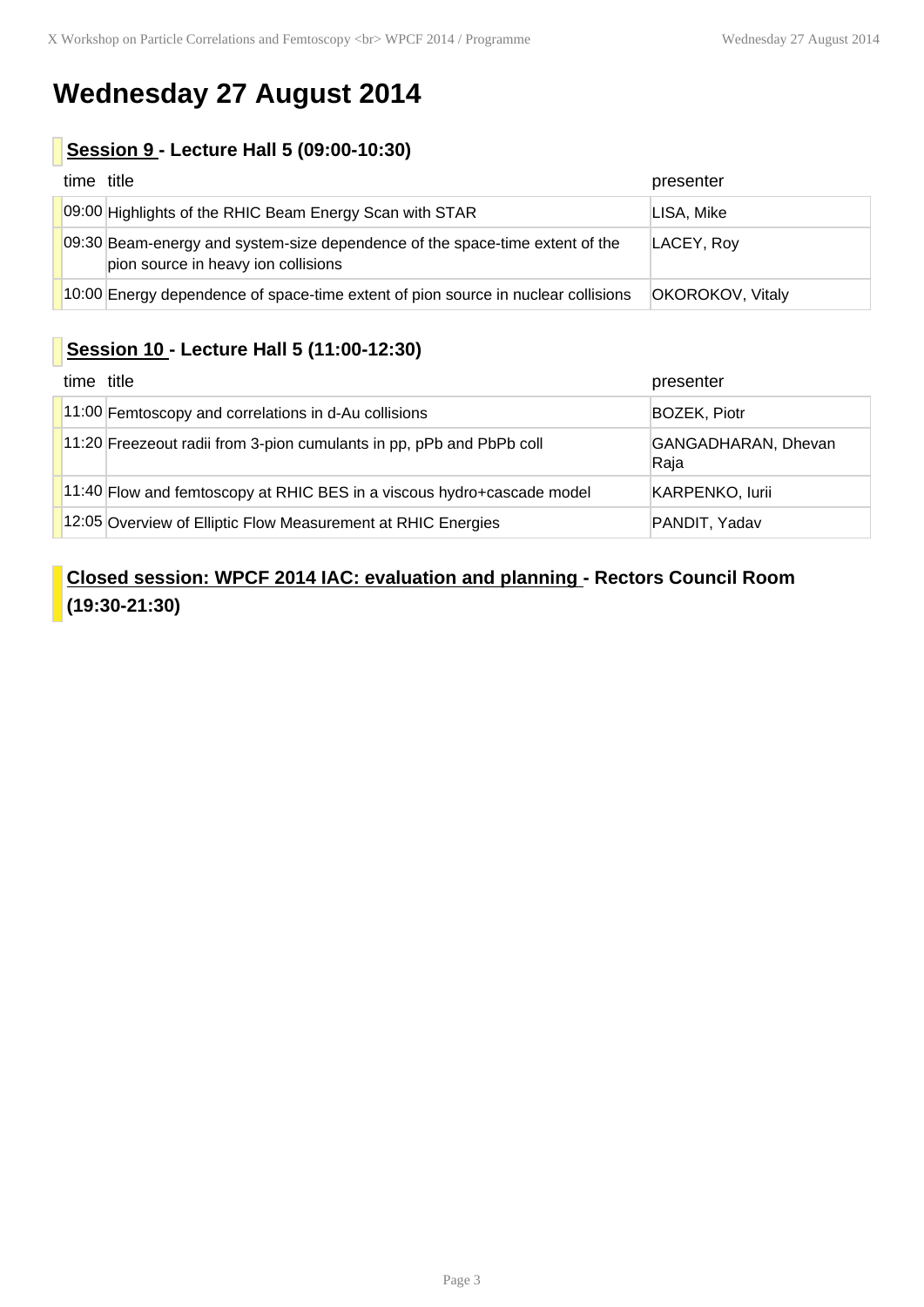# **Thursday 28 August 2014**

# **Session 11 - Lecture Hall 5 (09:00-10:30)**

| time title |                                                                                          | presenter                          |
|------------|------------------------------------------------------------------------------------------|------------------------------------|
|            | 09:00 Measuring baryon-baryon potentials with residual correlations                      | KISIEL, Adam                       |
|            | 09:30 Charged kaon Bose-Einstein correlations in pp collisions at STAR                   | LISA, Mike<br>NIGMATKULOV, Grigory |
|            | 09:45 Femtoscopic p-Lambda Correlations in Pb-Pb Collisions at sqrt(sNN) = $2.76$<br>TeV | <b>BECK, Hans</b>                  |
|            | 10:00 Femtoscopy with lambda baryons in Pb-Pb collisions with ALICE                      | SALZWEDEL, Jai                     |
|            | 10:15 Neutral kaon femtoscopic correlations in Pb-Pb collisions with ALICE               | STEINPREIS, Matthew Donald         |

### **Session 12 - Lecture Hall 5 (11:00-12:40)**

| time title |                                                                                                    | presenter          |
|------------|----------------------------------------------------------------------------------------------------|--------------------|
|            | 11:00 Cross section fluctuations in hadronic and nuclear collisions                                | RYBCZYNSKI, Maciej |
|            | 11:25 An MC study of multiplicity fluctuations in Pb-Pb collisions at LHC energies                 | GUPTA, Ramni       |
|            | 11:45 PT dependent event-plane angle: understanding ini. state fluct. in PbPb & pPb DEVETAK, Damir |                    |
|            | 12:00 Correction methods for finite-acceptance effects in two-particle correlation<br>analysis     | OH, Saehanseul     |
|            | 12:20 A linear iterative unfolding method for imaging                                              | LASZLO, Andras     |

# **Session 13 - Lecture Hall 5 (14:00-15:50)**

| time title |                                                                                                     | presenter                             |
|------------|-----------------------------------------------------------------------------------------------------|---------------------------------------|
|            | 14:00 Elliptic flow of identified particles measured with ALICE                                     | CHRISTAKOGLOU, Panos                  |
|            | 14:30 Generic framework for anisotropic flow analyses with multi particle azimuthal<br>correlations | HANSEN, Alexander                     |
|            | 14:50 Apparent flow from pp to AA due to radiation                                                  | HORVÁTH, Miklós                       |
|            | 15:05 Correlations and elliptic azim. anisotropy of heavy flavours measured with<br>ALICE           | MOREIRA DE GODOY,<br>Denise Aparecida |
|            | 15:30 Ripples on relativistically expanding fluid                                                   | LIAO, Jinfeng                         |

# **Session 14 - Lecture Hall 5 (16:20-18:00)**

| time title                                                                                      | presenter                |
|-------------------------------------------------------------------------------------------------|--------------------------|
| 16:20 Femtoscopy in event by event hydrodynamics                                                | <b>BOZEK, Piotr</b>      |
| 16:40 Freeze-out state from analysis of transverse mom. spectra in PbPb coll. at<br>$2.76$ ATeV | MELO, Ivan               |
| 17:00 Multidimensional analysis of BEC in pp coll. at 2.76 and 7 TeV in CMS                     | PADULA, Sandra           |
| 17:25 Event shape dependent identical pion femtoscopy in pp collisions                          | SIMATOVIC, Goran         |
| 17:40 Multiplicity and s dependence of hadron spectra and v2 at RHIC and LHC                    | <b>UERMOESSY, Karoly</b> |